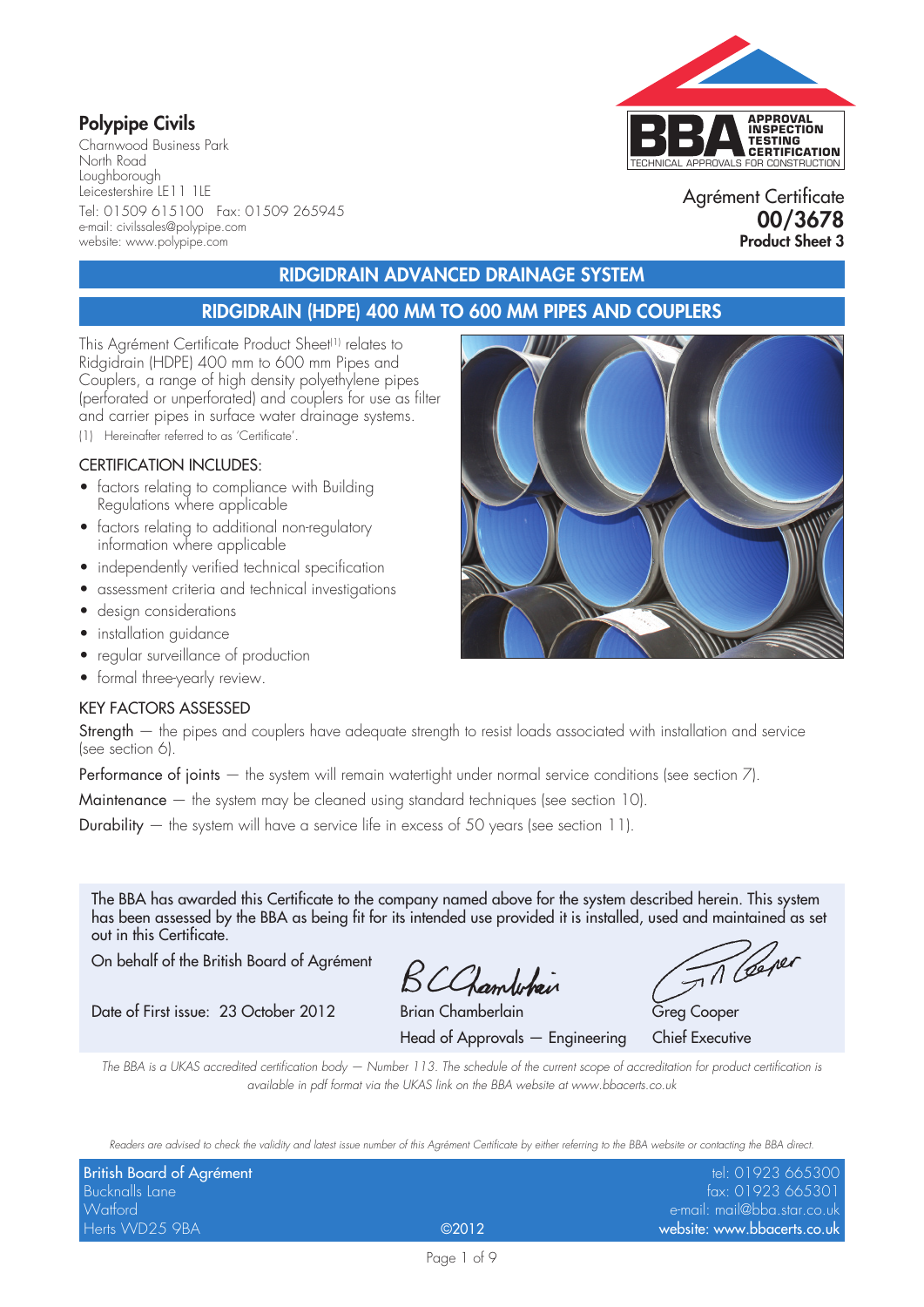# **Regulations**

In the opinion of the BBA, Ridgidrain (HDPE) 400 mm to 600 mm Pipes and Couplers, if installed, used and maintained in accordance with this Certificate, will meet or contribute to meeting the relevant requirements of the following Building Regulations (the presence of a UK map indicates that the subject is related to the Building Regulations in the region or regions of the UK depicted):

|                                |                           | The Building Regulations 2010 (England and Wales)                                                                                                                                                                                                                                                                                  |
|--------------------------------|---------------------------|------------------------------------------------------------------------------------------------------------------------------------------------------------------------------------------------------------------------------------------------------------------------------------------------------------------------------------|
| Requirement: H3(3)<br>Comment: |                           | Rainwater drainage<br>The system will convey the flow of rainwater and minimise the risk of blockages or leakage. See sections<br>8.1 and 8.2 of this Certificate.                                                                                                                                                                 |
|                                | Requirement: Regulation 7 | Materials and workmanship                                                                                                                                                                                                                                                                                                          |
| Comment:                       |                           | The system is acceptable. See section 11 and the Installation part of this Certificate.                                                                                                                                                                                                                                            |
|                                |                           | The Building (Scotland) Regulations 2004 (as amended)                                                                                                                                                                                                                                                                              |
| Regulation:                    | 8(1)(2)                   | Fitness and durability of materials and workmanship                                                                                                                                                                                                                                                                                |
| Comment:                       |                           | The system is acceptable. See sections 10, 11 and the Installation part of this Certificate.                                                                                                                                                                                                                                       |
| Regulation:                    | 9                         | Building standards $-$ construction                                                                                                                                                                                                                                                                                                |
| Standard:                      | 3.6(a)                    | Surface water drainage                                                                                                                                                                                                                                                                                                             |
| Comment:                       |                           | The system will meet the relevant requirements of this Standard, with reference to clauses 3.6.1(1)(2) and<br>3.6.2 <sup>(1)(2)</sup> . See sections 8.1 and 8.2 of this Certificate.                                                                                                                                              |
| Standard:                      | 7.1(a)(b)                 | Statement of sustainability                                                                                                                                                                                                                                                                                                        |
| Comment:                       |                           | The product can contribute to meeting the relevant Requirements of Regulation 9, Standards 1 to 6 and<br>therefore will contribute to a construction meeting a bronze level of sustainability as defined in this Standard.<br>Technical Handbook (Domestic).<br>(1)<br>(2) Technical Handbook (Non-Domestic).                      |
|                                |                           | The Building Regulations (Northern Ireland) 2000 (as amended)                                                                                                                                                                                                                                                                      |
| Regulation:                    | B <sub>2</sub>            | Fitness of materials and workmanship                                                                                                                                                                                                                                                                                               |
| Comment:                       |                           | The system is acceptable. See section 11 and the Installation part of this Certificate.                                                                                                                                                                                                                                            |
| Regulation:                    | B3(2)                     | Suitability of certain materials                                                                                                                                                                                                                                                                                                   |
| Comment:                       |                           | The system is acceptable. See sections 10.1 to 10.4 of this Certificate.                                                                                                                                                                                                                                                           |
| Regulation:                    | N <sub>2</sub>            | Drainage systems                                                                                                                                                                                                                                                                                                                   |
| Regulation:                    | N <sub>5</sub>            | Rain-water drainage                                                                                                                                                                                                                                                                                                                |
| Comment:                       |                           | The system will meet the relevant requirements of this Regulation. See sections 8.1 and 8.2 of this Certificate.                                                                                                                                                                                                                   |
|                                |                           | $\mathbf{A}$ $\mathbf{A}$ $\mathbf{A}$ $\mathbf{A}$ $\mathbf{A}$ $\mathbf{A}$ $\mathbf{A}$ $\mathbf{A}$ $\mathbf{A}$ $\mathbf{A}$ $\mathbf{A}$ $\mathbf{A}$ $\mathbf{A}$ $\mathbf{A}$ $\mathbf{A}$ $\mathbf{A}$ $\mathbf{A}$ $\mathbf{A}$ $\mathbf{A}$ $\mathbf{A}$ $\mathbf{A}$ $\mathbf{A}$ $\mathbf{A}$ $\mathbf{A}$ $\mathbf{$ |

**Construction (Design and Management) Regulations 2007**

#### **Construction (Design and Management) Regulations (Northern Ireland) 2007**

Information in this Certificate may assist the client, CDM co-ordinator, designer and contractors to address their obligations under these Regulations.

See sections: 1 *Description*, 2 *Delivery and site handling* and *Installation* of this Certificate.

Additional Information

#### **NHBC Standards 2011**

NHBC accepts the use of Ridgidrain (HDPE) 400 mm to 600 mm Pipes and Couplers, when installed and used in accordance with this Certificate, in relation to *NHBC Standards*, Chapter 5.3 (D1 to D6) *Drainage below ground*.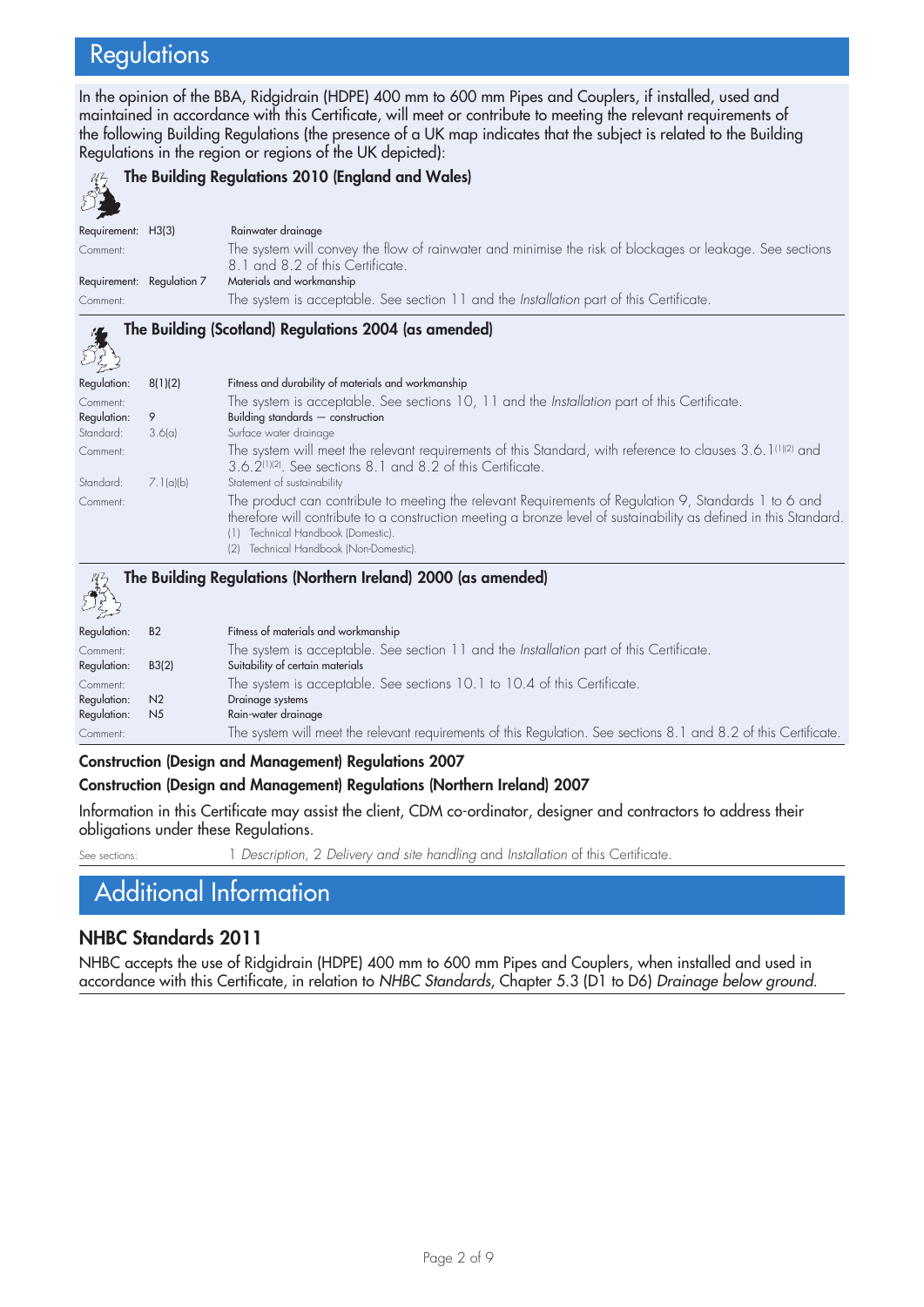#### **1 Description**

1.1 Ridgidrain (HDPE) 400 mm to 600 mm Pipes and Couplers are manufactured from high density polyethylene to the material specification given Table 1.

| Table 1 Material properties/specification |                              |                                                         |  |  |
|-------------------------------------------|------------------------------|---------------------------------------------------------|--|--|
| Property                                  | <b>Test Method Reference</b> | Proposed specification                                  |  |  |
| Tensile properties                        | <b>BS EN ISO 527</b>         | Sample 1B at 50 mm·m <sup>-1</sup><br>$>18$ MPa         |  |  |
| Thermal stability (OIT)                   | <b>BS FN 728</b>             | $> 4$ min                                               |  |  |
| Melt mass-flow rate                       | <b>BS EN ISO 1133</b>        | ≤1.0 g (10 min) $^{-1}$<br>$2.16$ kg at $190^{\circ}$ C |  |  |
| Reference density                         | <b>BS EN ISO 1183</b>        | $≥$ 935 kg⋅m <sup>-3</sup>                              |  |  |
| Heat Reversion                            | ISO 12091                    | $110C \pm 2°C$ (pass)                                   |  |  |

1.2 The pipes are of structured-wall construction and have a corrugated outer wall and smooth inner wall. The outer wall is coloured black and the inner wall blue, as standard, although other internal colours are available on request<sup>(1)</sup>. (1) Further information can be obtained from the Certificate holder.

1.3 The pipes can be supplied either perforated or unperforated. Perforated pipes are available with the slots in the dwell between corrugations equally spaced around the circumference and offset symmetrically for alternate dwells along the pipe length (see Tables 2 and 3 and Figure 1). Alternatively, the slots are located on one half only of the pipe and thus the permeable area is approximately halved.

| Table 2 Pertorated pipe details $-$ tully pertorated |                          |                           |                                |                               |                                                                  |
|------------------------------------------------------|--------------------------|---------------------------|--------------------------------|-------------------------------|------------------------------------------------------------------|
| Nominal internal<br>pipe diameter<br>(mm)            | No of slots<br>per dwell | No of dwells<br>per metre | Slot length<br>(range)<br>(mm) | Slot width<br>(range)<br>(mm) | Permeable area<br>(minimum)<br>$\text{mm}^{2}\cdot\text{m}^{-1}$ |
| 400                                                  |                          | 20                        | $70 - 90$                      | $3 - 4$                       | 8400                                                             |
| 450                                                  |                          | 13                        | $70 - 90$                      | $3 - 4$                       | 5460                                                             |
| 500                                                  |                          | 22                        | $70 - 90$                      | $3 - 4$                       | 9240                                                             |
| 600                                                  |                          | 10                        | $80 - 100$                     | $3 - 4$                       | 4800                                                             |

| Table 3 Perforated pipe details - halfperforated |                          |                           |                                |                               |                                                      |
|--------------------------------------------------|--------------------------|---------------------------|--------------------------------|-------------------------------|------------------------------------------------------|
| Nominal internal<br>pipe diameter<br>(mm)        | No of slots<br>per dwell | No of dwells<br>per metre | Slot length<br>(range)<br>(mm) | Slot width<br>(range)<br>(mm) | Permeable area<br>(minimum)<br>$(mm^2 \cdot m^{-1})$ |
| 400                                              |                          | 20                        | $70 - 90$                      | $3 - 4$                       | 4200                                                 |
| 450                                              |                          | 13                        | $70 - 90$                      | $3 - 4$                       | 2730                                                 |
| 500                                              |                          | 22                        | $70 - 90$                      | $3 - 4$                       | 4620                                                 |
| 600                                              |                          | 10                        | $80 - 100$                     | $3 - 4$                       | 2400                                                 |



1.4 The pipes are manufactured in nominal internal diameters of 400, 450, 500 and 600 mm and to the dimensions shown in Table 4 and Figure 2.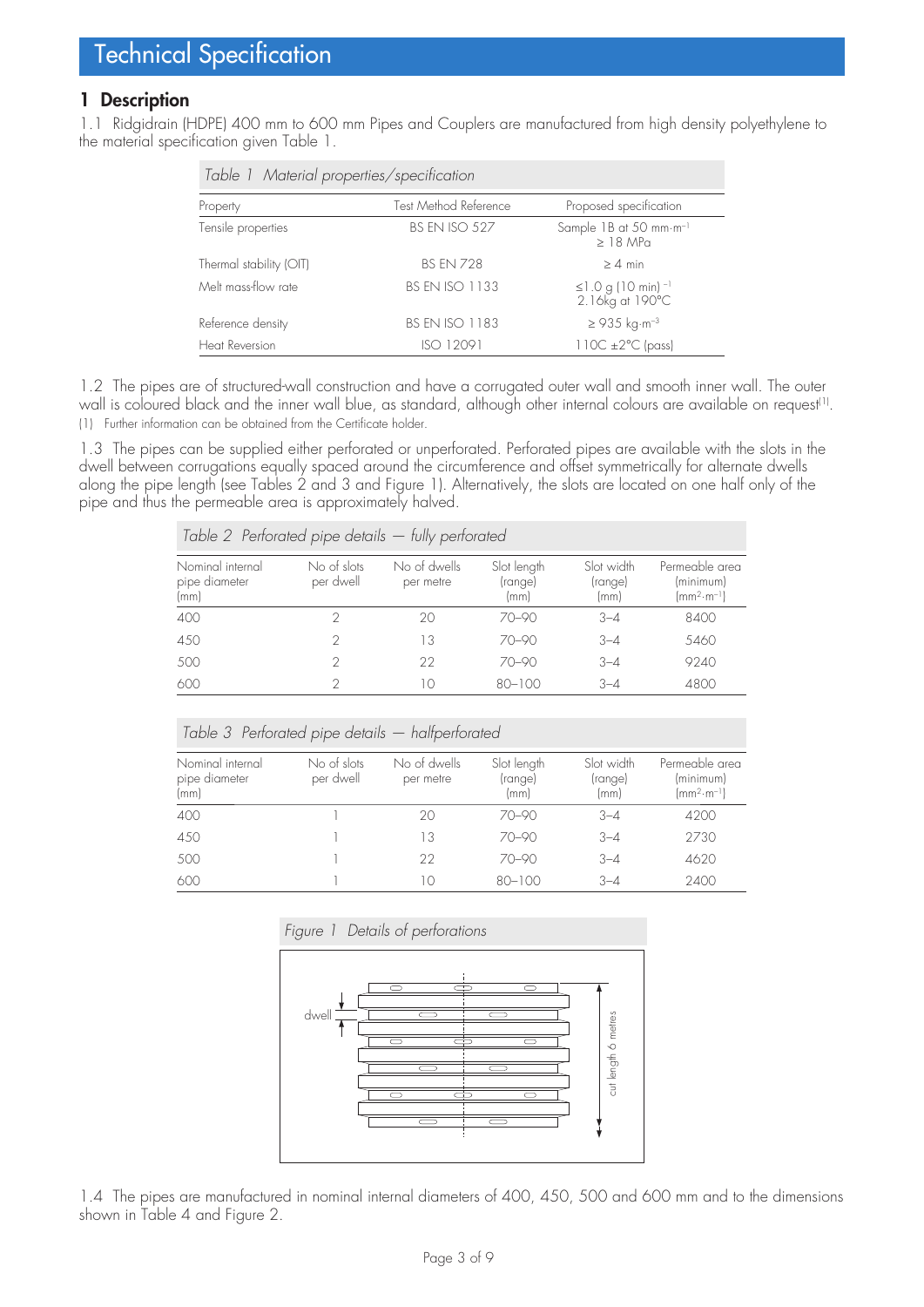| Table 4 Ridgidraon (HDPE) 400 to 600 mm $-$ Pipe dimensions |                                      |                                             |               |                     |                     |                   |                       |
|-------------------------------------------------------------|--------------------------------------|---------------------------------------------|---------------|---------------------|---------------------|-------------------|-----------------------|
| Nominal<br>internal pipe<br>diameter,<br>$d_1$              | Minimum<br>internal pipe<br>diameter | Nominal<br>external pipe<br>diameter,<br>a, | $t_1$ minimum | $t_{\rm o}$ minimum | $t_{\rm s}$ minimum | Nominal<br>length | Nominal<br>weight     |
| (mm)                                                        | (mm)                                 | (mm)                                        | (mm)          | (mm)                | (mm)                | (m)               | (kg·m <sup>-1</sup> ) |
| 400                                                         | 392                                  | 458                                         | $\mathcal{A}$ | 2.8                 | 1.2                 | Ô                 | 8                     |
| 450                                                         | 441                                  | 523                                         | . 5           | 3.9                 | 1.4                 | Ô                 | 9                     |
| 500                                                         | 490                                  | 576                                         | 1.6           | 3.0                 | 1.5                 | Ô                 | 12                    |
| 600                                                         | 588                                  | 700                                         | 20            | 5.0                 | 17                  |                   | $\overline{A}$        |

*Figure 2 Ridgidrain (HDPE) pipe*



1.5 The pipes are supplied with either two plain ends, or with one plain end and a welded integral socket. The integral socket is to the same profile as that of half a coupler (see Table 5 and Figure 3).

| Table 5 Integral socket dimensions               |                                                    |                               |                              |  |  |
|--------------------------------------------------|----------------------------------------------------|-------------------------------|------------------------------|--|--|
| Nominal internal pipe<br>diameter, $d_1$<br>(mm) | Nominal internal socket<br>diameter, $d_3$<br>(mm) | Nominal socket depth,<br>(mm) | Nominal seal height,<br>(mm) |  |  |
| 400                                              | 463                                                | 200                           | 40                           |  |  |
| 450                                              | 528                                                | 225                           | 51                           |  |  |
| 500                                              | 577                                                | 2.51                          | 49                           |  |  |
| 600                                              | 707                                                | 281                           | 75                           |  |  |

1.6 Black polyethylene couplers, manufactured by the Certificate holder, are used for jointing the plain ended Ridgidrain (HDPE) 400 to 600 mm pipes (see Table 6 and Figure 3).

| Table 6 Coupler dimensions   |                                             |                                             |                         |                                   |
|------------------------------|---------------------------------------------|---------------------------------------------|-------------------------|-----------------------------------|
| Nominal pipe<br>size<br>(mm) | Nominal internal<br>diameter, $d_3$<br>(mm) | Nominal external<br>diameter, $d_4$<br>(mm) | Nominal length,<br>(mm) | Nominal seal<br>height, h<br>(mm) |
| 400                          | 463                                         | 475                                         | 400                     | 40                                |
| 450                          | 528                                         | 540                                         | 435                     | 51                                |
| 500                          | 577                                         | 589                                         | 489                     | 49                                |
| 600                          | 707                                         | 719                                         | 560                     | 75                                |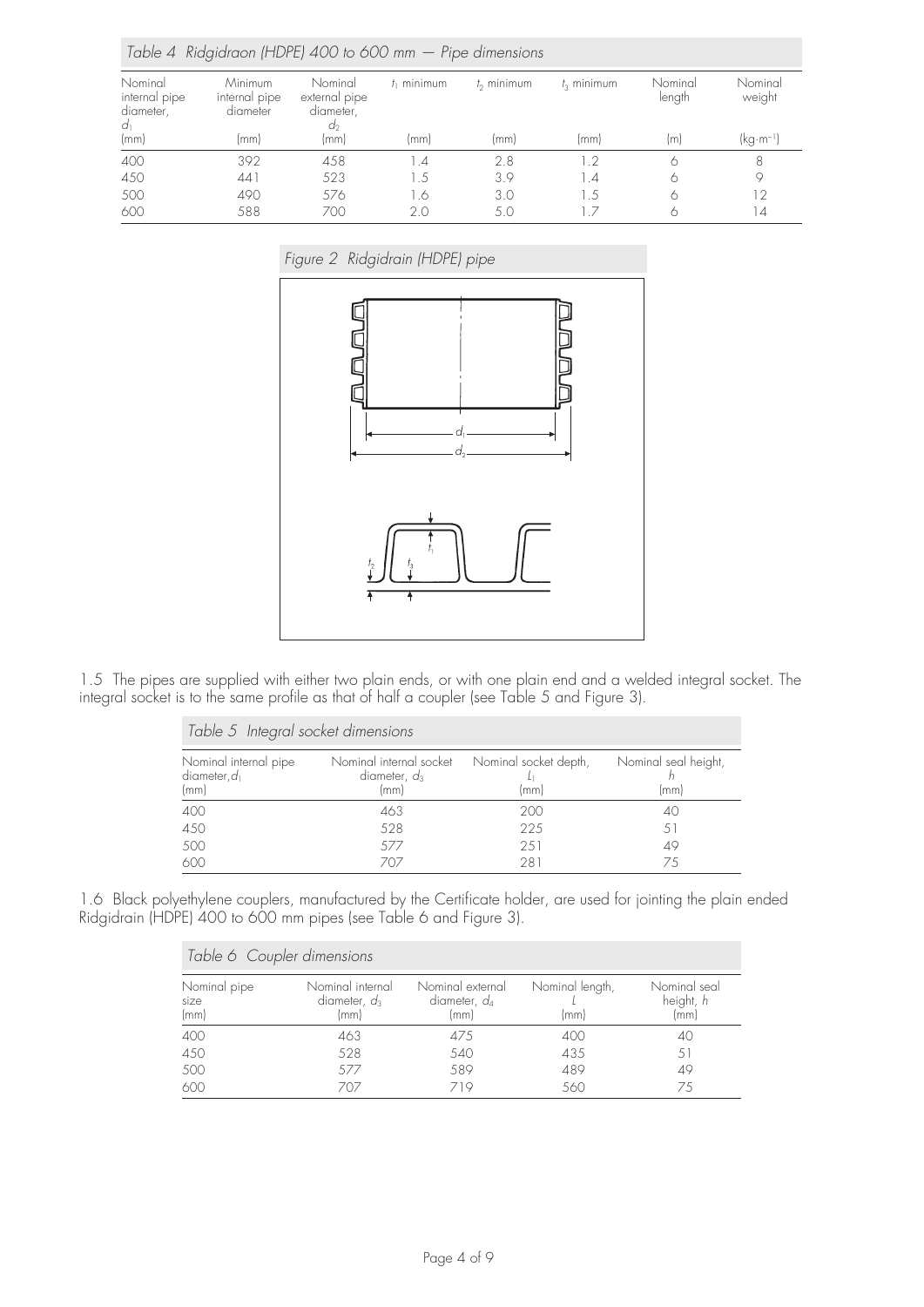*Figure 3 Welded integral socket and couplers*



1.7 Sealing of the integral socket joints and joints formed using couplers requires rubber sealing rings supplied by the Certificate holder (See Figure 4). The rings are manufactured to BS EN 681-1 : 1996. The seals must be fitted in accordance with the Certificate holder's installation instructions to ensure a watertight joint.





### **2 Manufacture**

2.1 The pipes are manufactured by a twin extrusion process, with the inner and outer skins extruded simultaneously, one inside the other, and heat-welded together in one continuous process. The moulded pipes are cooled, perforated if required and cut to length.

2.2 The couplers are made from two injection moulded half couplers, which are then welded together to form the completed coupler.

- 2.3 The integral sockets are made using one half coupler, which is spin welded on to the end of the pipe.
- 2.4 As part of the assessment and ongoing surveillance of product quality, the BBA has:
- agreed with the manufacturer the quality control procedures and product testing to be undertaken
- assessed and agreed the quality control operated over batches of incoming materials
- monitored the production process and verified that it is in accordance with the documented process
- evaluated the process for management of nonconformities
- checked that equipment has been properly tested and calibrated
- undertaken to carry out the above measures on a regular basis through a surveillance process, to check that the specifications and quality control operated by the manufacturer are being maintained.

2.5 The management system of Polypipe Civils has been assessed and registered as meeting the requirements of BS EN ISO 9001: 2008 by BSI Certificate Q06225.

#### **3 Delivery and site handling**

3.1 The 400 mm diameter pipes are delivered to site packaged in wooden support frames, with five pipe lengths to the pack. Pipes of 450 mm diameter and greater are supplied loose.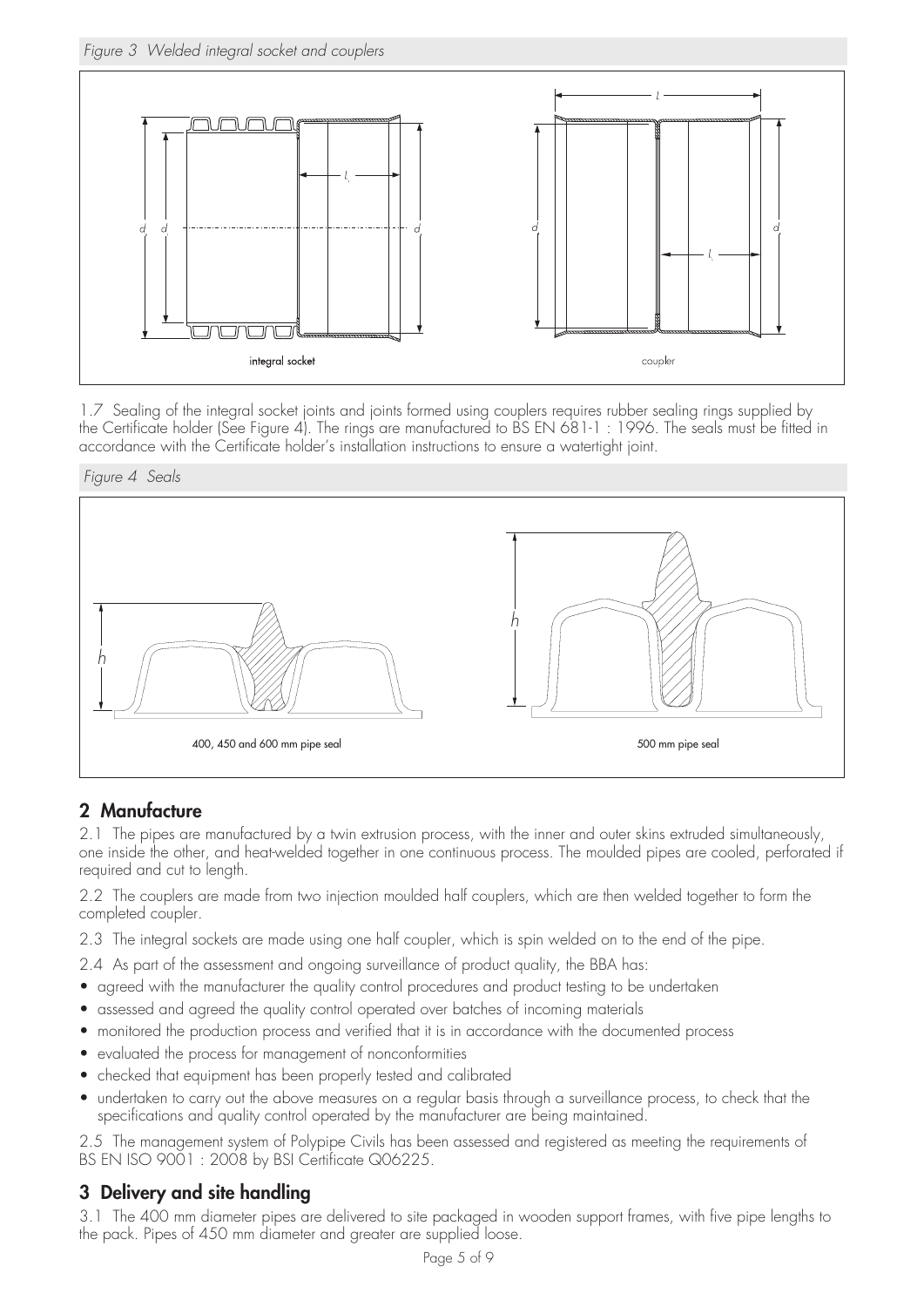- 3.2 Each pipe bears a label showing the following information:
- Polypipe Civils
- Product code
- Ridgidrain unperforated, perforated, half perforated
- Job/pack number
- Operator
- Length
- The BBA logo, with this Certificate and product sheet number.
- 3.3 The Ridgidrain (HDPE) product range has '/1' at the end of the product code.

3.4 When long-term storage is envisaged, the perforated and unperforated pipes and couplers must be protected from direct sunlight. If protection cannot be provided, consideration must be given to the effects of daily exposure to direct sunlight:

- up to 3 months negligible UV degradation but possible extreme surface temperatures of up to 80°C may cause some localised distortion
- 3 months to 12 months may have significant effect on the impact resistance and physical properties
- over 12 months damage will occur unless protection provided.
- 3.5 The Certificate holder has the option of adding chemicals to provide enhanced UV stability on request.

3.6 Pipes should be stored on a flat surface. Where they delivered as loose lengths, they should not be stacked more than 4 m high. Care should be taken not to drop pipes or couplers on their ends, particularly during cold weather conditions.

## Assessment and Technical Investigations

The following is a summary of the assessment and technical investigations carried out on Ridgidrain (HDPE) 400 mm to 600 mm Pipes and Couplers.

# Design Considerations

### **4 General**

4.1 Ridgidrain (HDPE) 400 mm to 600 mm Pipes and Couplers (perforated and unperforated), when installed in accordance with the recommendations given in this Certificate are suitable for the collection and disposal of surface and sub-surface water.

4.2 This Certificate does not cover use of the pipe for domestic sewage, combined sewage systems or untreated trade effluent.

### **5 Practicability of installation**

The products are designed to be installed by a competent contractor experienced with this type of product.

### **6 Strength**

6.1 The pipes have a ring stiffness in excess of 6 kN·m–2 and a creep ratio of less than 4 and may be assumed to have a standard dimension ratio (SDR) equivalent of not greater than 41.

6.2 The pipes have adequate resistance to impact loads to which they may be subjected during installation and in service.

6.3 The pipes are of stiffness class SN6 in accordance with BS EN ISO 9969 : 2007.

### **7 Performance of joints**

The joints are satisfactory and will remain watertight under normal service conditions of pipe deformation, side or vertical displacement, pipeline deflection and thermal movement.

### **8 Flow characteristics**

8.1 The pipes will have normal flow characteristics associated with polyethylene pipes. 红

8.2 Full-bore velocities are available from the *Tables for the Hydraulic Design of Pipes, Sewers and Channels*, Volume 2, 8th Edition by H R Wallingford and D I H Barr. The values are based on the Colebrook-White equation. An appropriate value of roughness coefficient should be selected when designing the drainage system. For new pipes, a value of 0.006 mm is applicable, but for design purposes a value of 0.6 mm is generally used.

### **9 Resistance to chemicals**

The pipes will be unaffected by those types and quantities of chemicals likely to be found in surface water drainage pipes.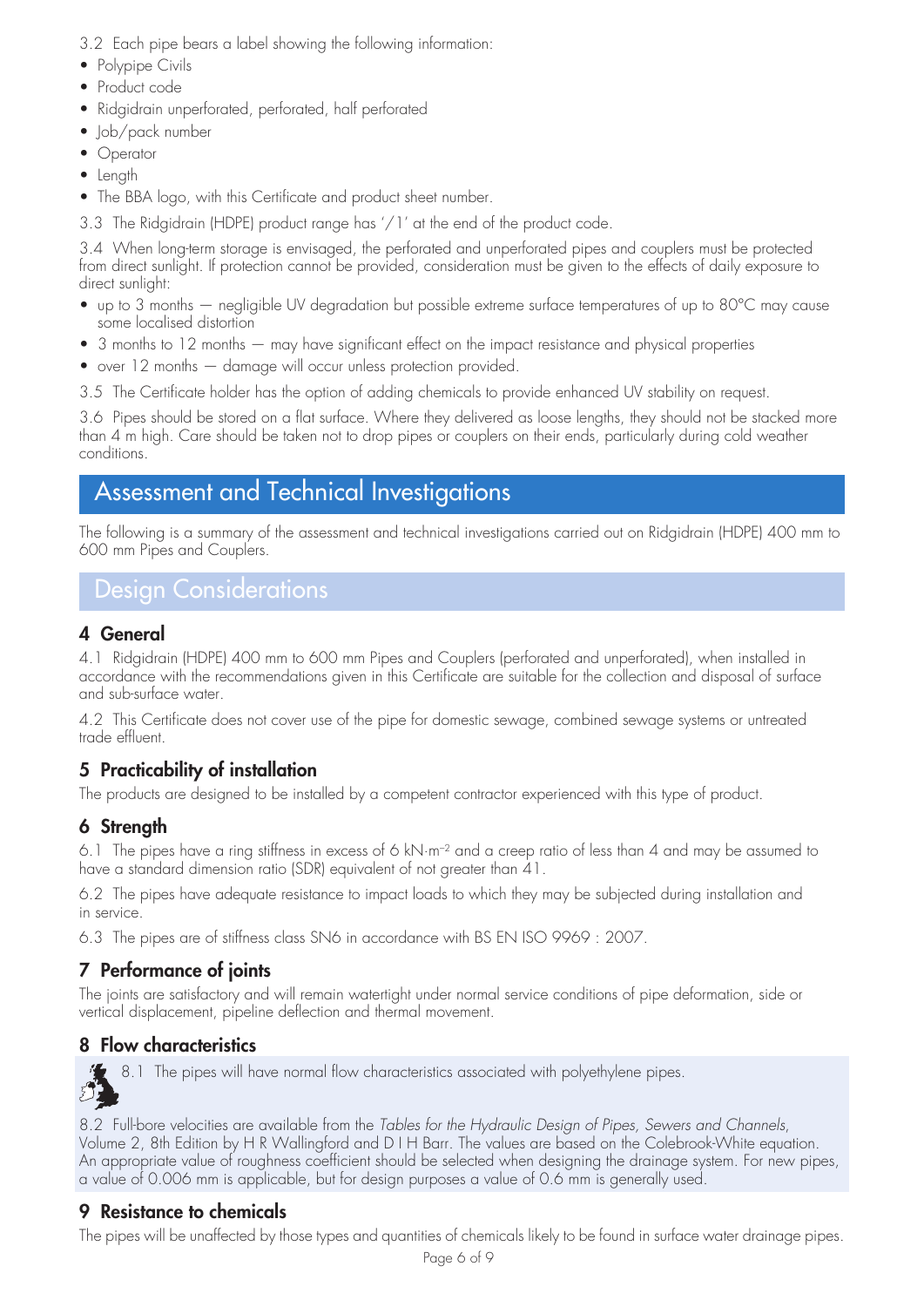#### **10 Maintenance**

10.1 The slots are designed to restrict the ingress of silt into the drains.

 $\mathbb{Z}_2$  310.2 Access to the system for cleaning should be provided by conventional methods.

10.3 In common with other standard plastic drainage systems, toothed root cutters and rods with metal ferrules, as used with some mechanical clearing systems, could damage the pipes and couplers and should not be used.

10.4 Tests indicate that the pipes have adequate resistance to water cleansing using low pressure, high volume pressure jetting systems.

### **11 Durability**



In the opinion of the BBA, when used in the context of this Certificate, the material from which the pipes and couplers are manufactured will not significantly deteriorate and the anticipated life of the system will be in excess of 50 years.

#### **12 Reuse and recyclability**

The product is manufactured from polyethylene and can be recycled.

### Installation

### **13 General**

13.1 Ridgidrain (HDPE) 400 mm to 600 mm Pipes and Couplers must be installed in accordance with BS EN 752 : 2008 and BS EN 1610 : 1998 as appropriate.

13.2 The pipes are installed using traditional drain-laying methods. The lengths in which the pipes are available and their lightness in weight are a significant advantage in handling and installation. Jointing of the pipes is achieved easily.

13.3 The perforated and unperforated pipes and couplers must be protected against damage from construction traffic.

13.4 Completed systems should be tested in accordance with BS EN 1610 : 1998 to ensure they are functioning correctly.

#### **14 Procedure**

14.1 Pipes are cut using conventional hand tools, and should be cut square between the corrugations.

14.2 For a watertight joint, the pipe ends and socket/coupler should be cleaned and a rubber seal fitted externally between the first and second corrugation in the pipe. The seal and inside of the socket/coupler should be lubricated and the pipe pushed fully home to the central register, either by hand or using a lever if necessary.

14.3 Care should be taken during backfilling to maintain the line and level of the pipeline. If necessary, the pipe should be restrained to prevent uplift.

### Technical Investigations

Tests were carried out to determine:

- ring stiffness to BS EN ISO 9969 : 2007
- creep ratio to BS EN ISO 9967 : 2007
- impact strength at 0°C and 23°C to BS EN 1411 : 1996 with a d25 striker of 1.0 kg mass
- leaktightness of joints to BS EN 1277 : 2003 when subjected to diameter distortion and angular deflection from 0.5 bar to –0.3 bar
- dimensional accuracy

#### **16 Investigations**

16.1 An assessment was made of the effect of production tolerances on the performance of the products.

- 16.2 An assessment has been made of material properties, chemical resistance and durability.
- 16.3 Calculations were carried out to determine the slot area.

16.4 The following were assessed based on the performance of similar products manufactured by the Certificate Holder:

- practicability of installation
- ease of jointing
- flow characteristics.

16.5 The manufacturing process, including the quality and composition of the materials used and the methods adopted for quality control, have been assessed.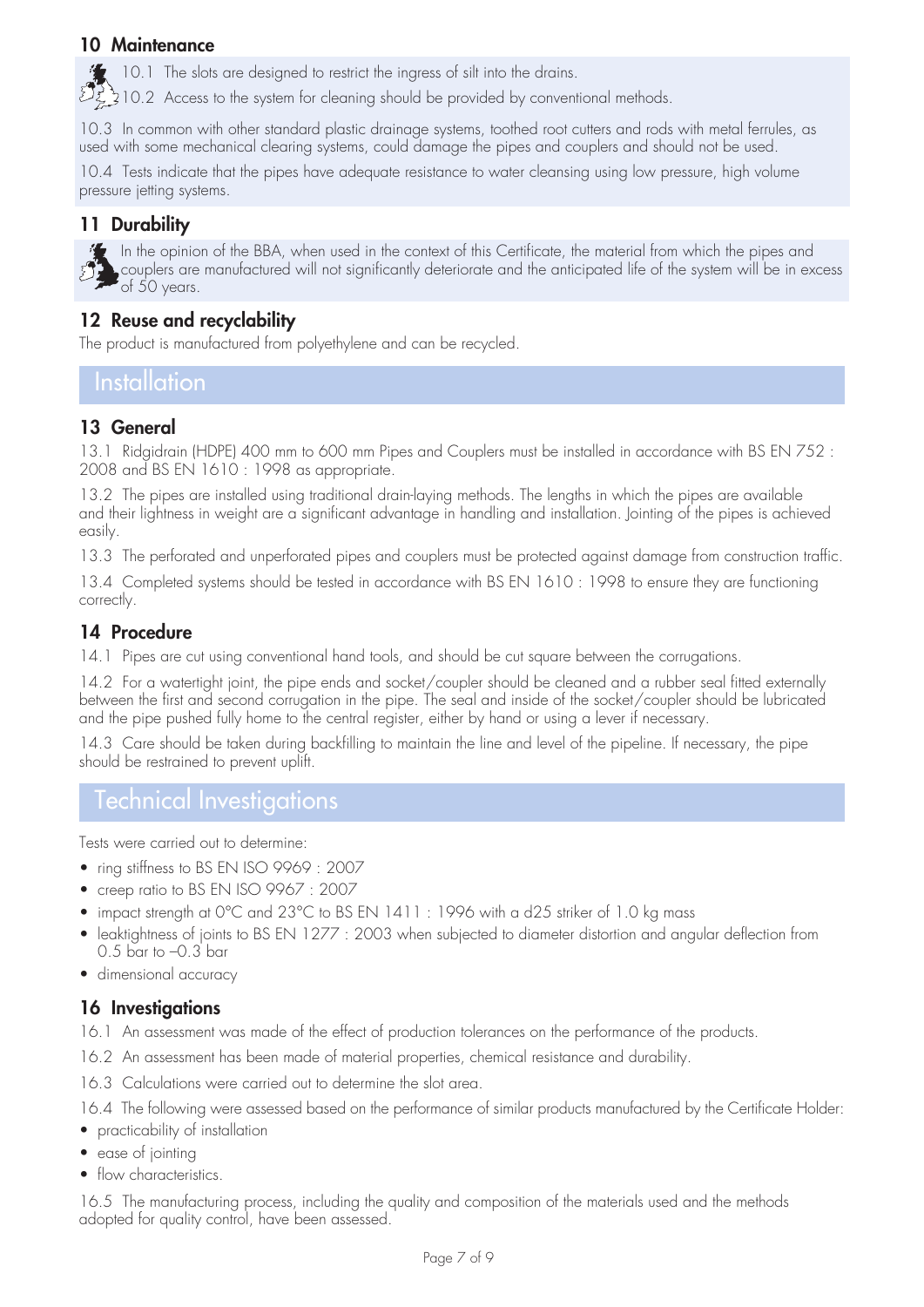# Bibliography

BS EN 681-1 : 1996 *Elastomeric seals — Material requirements for pipe joint seals used in water and drainage applications — Vulcanized rubber*

BS EN 728 : 1997 *Plastics piping and ducting systems — Polyolefin pipes and fittings — Determination of oxidation induction time*

BS EN 752 : 2008 *Drain and sewer systems outside buildings*

BS EN 1277 : 2003 *Plastics piping systems — Thermoplastics piping systems for buried non-pressure applications — Test methods for leaktightness of elastomeric sealing ring type joints*

BS EN 1411 : 1996 *Plastics piping and ducting systems — Thermoplastics pipes — Determination of resistance to external blows by the staircase method*

BS EN 1610 : 1998 *Construction and testing of drains and sewers*

BS EN ISO 527-1 : 1996 *Plastics — Determination of tensile properties — General principles*

BS EN ISO 3451-1 : 2008 *Plastics — Determination of ash — General methods*

BS EN ISO 9001 : 2008 *Quality management systems — Requirements*

BS EN ISO 9967 : 2007 *Thermoplastics pipes — Determination of creep ratio*

BS EN ISO 9969 : 2007 *Thermoplastics pipes — Determination of ring stiffness*

ISO 1133 : 1997 *Plastics — Determination of the melt mass-flow rate (MFR) and the melt volume-flow rate (MVR) of thermoplastics*

ISO 1183 : 1970 *Methods for determining the density and relative density (specific gravity) of plastics excluding cellular plastics*

ISO 12091 : 1995 *Structural-wall thermoplastics pipes — Oven test*